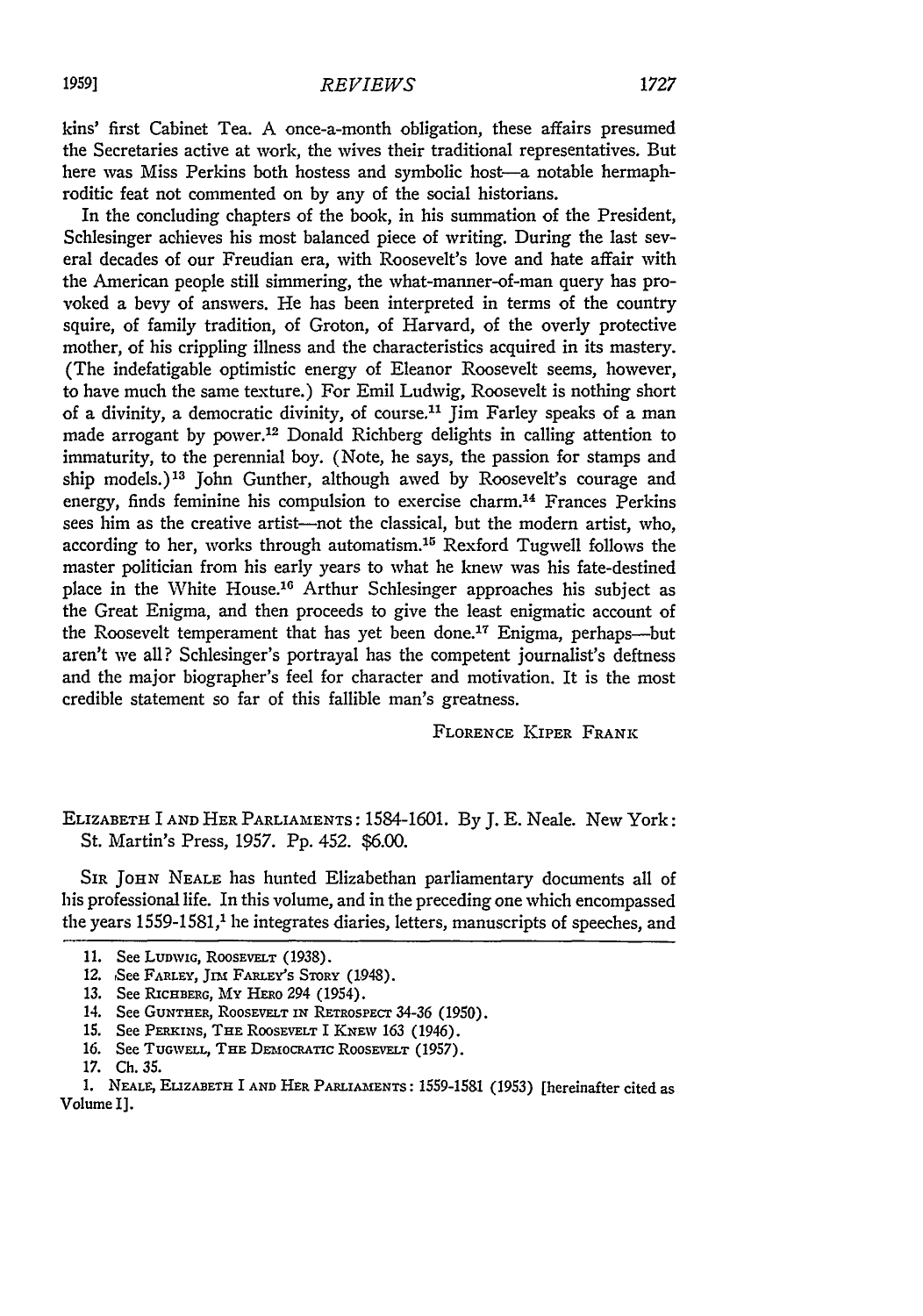other documents. It takes the place of the Congressional Record and the newspapers of that era. This is strenuous reading, and the author is not subject to Elizabeth's rebuke to her Puritan parliamentarians, that their "preaching tendeth only to popularity."2 But to persons interested in law and government, in how our institutions came to be what they are, these books are full of meaning. "Lord Chancellor Hatton danced, and that is all we know of him," wrote Lytton Strachey.3 Professor Neale has brought him to life as an able and effective parliamentary leader during eighteen years. The personalities and daily life of the Elizabethan House of Commons are vividly portrayed. Gone are the illusions that early Stuart parliaments had no roots in the sixteenth century, that the seeds of the cabinet system were not sown before Walpole, and that cold war was born in the twentieth century.

During Elizabeth's reign from 1558 to 1603, we are privileged to trace in the calendar of events what the author calls "the happy adolescence" of the English Parliament.<sup>4</sup> We may watch its instinctive reach for new powers, opposed **by** the Queen's determination to maintain the royal prerogative. Her political sense caused her to yield many times, however, to the aspirations of her loyal and affectionate, but troublesome House of Commons, which was in process of becoming, in the prophetic words of a contemporary M.P., a member of the Trinity: Queen, Lords, and Commons.<sup>5</sup> The tactic of obtaining executive favors before voting taxes grew, until in 1601 it was openly advocated as a matter of policy.6 The Crown in earlier times was supposed to live off its own, and, although the summoning of Parliament to approve the raising of money to meet extraordinary burdens had become customary before the beginning of Elizabeth's reign, Neale's book shows us this custom becoming firmly entrenched, along with the stern ritual that measures to raise revenue must originate in the lower house. Originally, all legislative proposals were supposed to be introduced **by** the Government, and freedom of speech at the maximum, to Sir Thomas More in 1523, consisted in the right of members to talk against them. 7 But **by** the accession of Elizabeth, freedom of speech had become a vague phrase into which the pioneers of the new era could read, according to the Queen, "whatever seemed meetest to their idle brains."<sup>8</sup> The Commons were ablethough members were consigned from time to time to live in the Tower of London-to push the boundaries of free speech far beyond opposition to royal proposals **by** the end of the reign, drawing unhistorically, but effectively, on Magna Charta and other precedents to support their innovations.

The development of successful insistence upon privileges **by** members of the Commons is impressive. As the sessions of Parliament convened (there were

- 7. Volume I, at 17-18.
- 8. Volume **1,** at **19.**

<sup>2.</sup> P.70.

**<sup>3.</sup>** STRACHEY, ELIZABETH **AND** EssEx 7 (1928).

<sup>4.</sup> P. 438.

**<sup>5.</sup>** Volume *I,* at **19.**

<sup>6.</sup> See p. 415.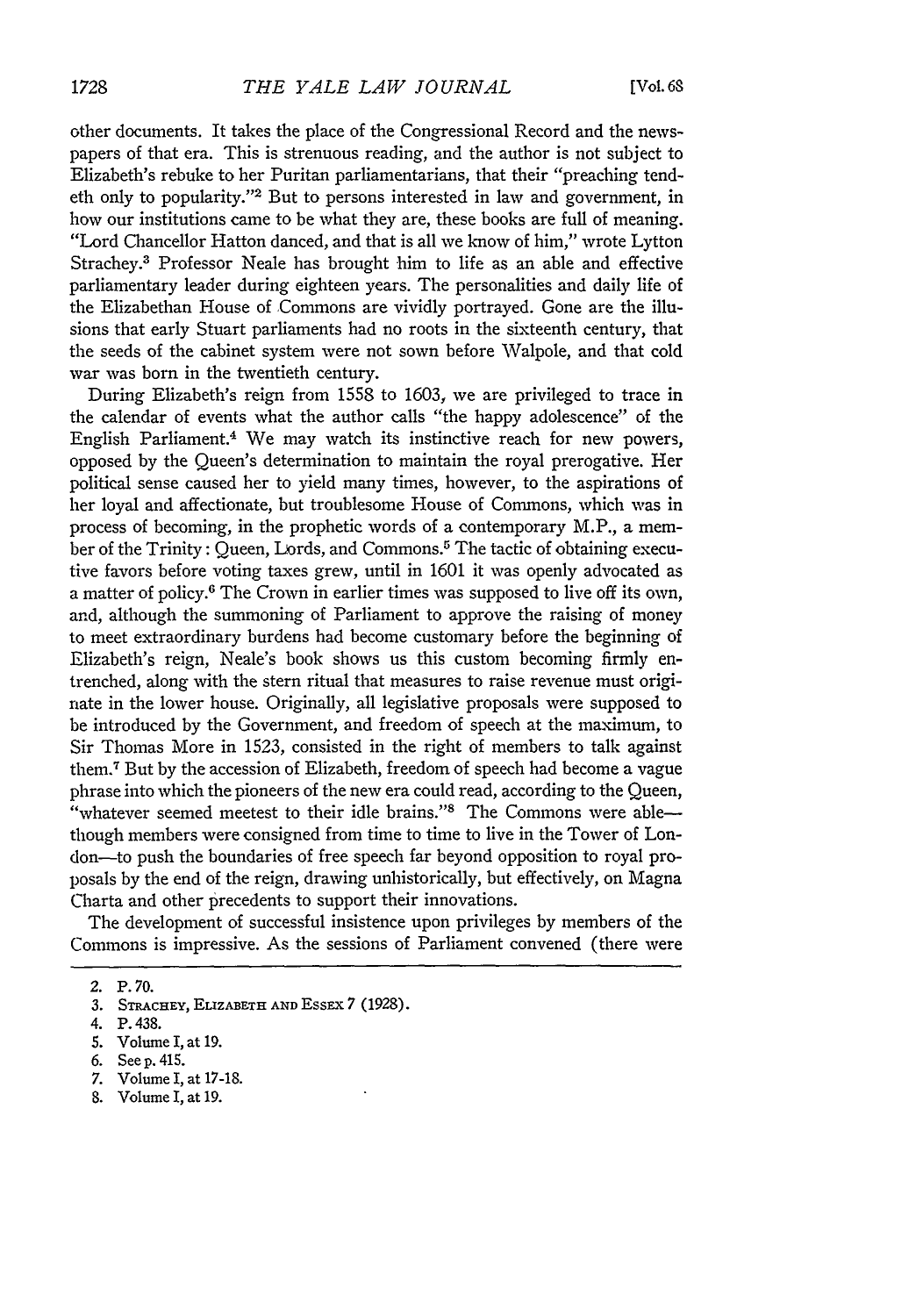thirteen sessions, averaging less than ten weeks in length, during Elizabeth's forty-four year reign), the Speaker became accustomed to petition the Crown for the privileges of the members of the House. These petitions were granted in general terms, though sometimes grudgingly, unless the Queen felt that similar privileges had recently been abused. Among the privileges asserted, though not always successfully, were freedom of members from arrest (by the sovereign for becoming obstreperous, or by the sheriff for debt while sitting at Westminster or going to or from sessions), as well as the right of the House to seat and control the attendance of its own members and, indeed, to imprison its own members for offenses against the privileges or dignity of the House.

The system of transacting business by committees arose during this reign, among them conference committees to reconcile differences in legislation between Lords and Commons. Once, when the conference committee was to discuss what to do with Mary Queen of Scots, the Lords asked the Commons for forty members to meet with twenty-one of theirs. The Commons sent fortyfour. The Lords retorted by appointing twenty-two of their own number, so as not to fall below the traditional proportion of one to two.9 The importance of this kind of punctilio is not to be minimized in the adolescence of human beings or of institutions. By it, independence is achieved. In 1581 a protracted debate was occasioned by the practice of applying through the Lords to the Queen for the nomination of a Speaker.<sup>10</sup> The Commons were not yet ready to exercise the power of actually choosing their own Speaker. In 1584 the Speaker was criticized severely for conferring with the Queen over pending legislation, without the privity of the Commons.<sup>11</sup> At the same session the Commons disapproved a fraudulent conveyances bill (a government measure) for the reason that redress was afforded through the Star Chamber instead of in the courts of common law. The common-law courts were so forcefully substituted as the appropriate forum that the Lords feared for the continuance of the Court of Star Chamber, and inserted a clause that the latter's jurisdiction should not otherwise be impaired. 12 Many private bills were introduced in Parliament. This early developed the institutions of lobbying and log rolling.

Significant as these signs are of the expanding power of Parliament, and in particular of the House of Commons, the great questions of the day concerned religious, social, and economic problems, often in their international aspects. In each of these fields the House of Commons asserted its newly won powers against the royal prerogative, which the Queen wished to remain intact. But she knew when and how to bend with the wind. This interplay of forces fashioned the shape of things to come.

Because Elizabeth would not marry, and refused to join with Parliament in designating her successor on the throne, her life was constantly in jeopardy

<sup>9.</sup> Volume I, at 247.

<sup>10.</sup> Volume I, at 375.

<sup>11.</sup> P. 76.

<sup>12.</sup> **Pp.** 84-88.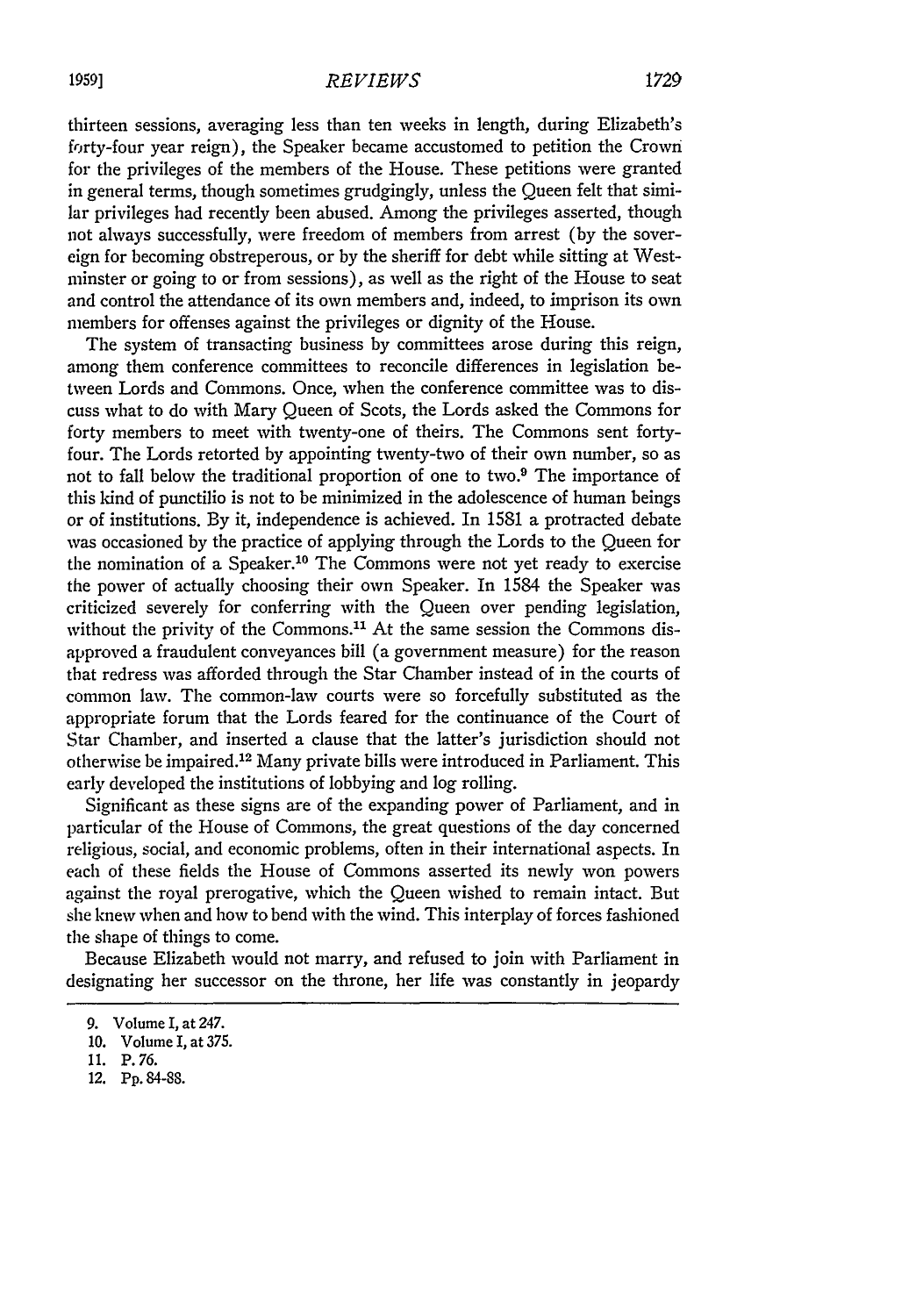at the hands of supporters of Mary Queen of Scots, who was next in the royal line and prepared to assert her title. Her supporters, in addition to the Papacy, included the Kings of Spain and France, as well as her own Scotland. When the sovereign died, in those days, all government offices were vacated. Mary's ascension of the throne would have meant anarchy, civil war, and foreign invasion. Elizabeth was opposed to Mary in her own mind, but believed that war would follow the rejection of Mary or the selection of someone else. An illuminating constitutional question arose from this impasse. Endeavoring to provide for the contingency of Elizabeth's death, Lord Burghley-more nearly Prime Minister than anyone else--prepared a bill vesting the power to choose a successor in Parliament, to be exercised after Elizabeth's decease.<sup>13</sup> The Queen "misliked" this bill so intensely that it was not introduced. The well reasoned grounds of her displeasure were analyzed by Neale to have been (1) that it would concede too much power to Parliament, and (2) that Parliament's choice would not be accepted by the country, but would merely introduce a parliamentary candidate to compete with other contenders in civil war.14 In Tudor eyes the divinity that doth hedge a king was incapable of being conferred by parliamentary decree. Elizabeth understood better than Burghley that wars have been averted by popular: acceptance of inheritance as the basis of the right to rule, for she deliberately let nature take its course, and, after Mary's execution, her son became James I of England. Elizabeth saved his right to the throne from being destroyed by his mother's conviction on ample evidence of plotting against Elizabeth's life. By her statesmanlike foresight, Elizabeth thus averted a general European war at the end of her reign in 1603, kept peace between England and Scotland, and united them under both the Union Jack and a Protestant son of a Catholic mother.

Again intense Puritan opposition and Roman Catholic repudiation, she retained the time honored ritual and ecclesiastical administration of the Anglican Church. She regarded protection of the Church as involved in the royal prerogative, and when Commons meddled in this field-as they constantly didshe told them to go back to their proper business "with all convenient speed."<sup>15</sup>

As the Reformation receded into the past, social and economic questions were attacked by the Commons with the same kind of evangelistic fervor. Although government did not intrude into people's daily lives as much then as now, perhaps due to lack of energetic law enforcement, the range of public regulation is surprising. Justices of the Peace had power to fix prices.<sup>16</sup> Conversion of land from tillage to pasture was limited by law,<sup>17</sup> although an opposite policy was to prevail in the eighteenth century. "Regrating, ingrossing, and forestalling"monopoly and restraint of trade-had been found to be intolerable under the

<sup>13.</sup> Pp. 45-46.

<sup>14.</sup> Pp. 46-48.

<sup>15.</sup> E.g., pp. 145-65, especially at 163-64; Volume I, at 302-03, 351-52. For use of the quoted phrase by Elizabeth, although in another context, see Volume I, at 273.

<sup>16.</sup> **TREvzLYAN,** ENGLISr SocrAL **HISToY** 170 (Canadian ed. 1946).

<sup>17.</sup> P. 337.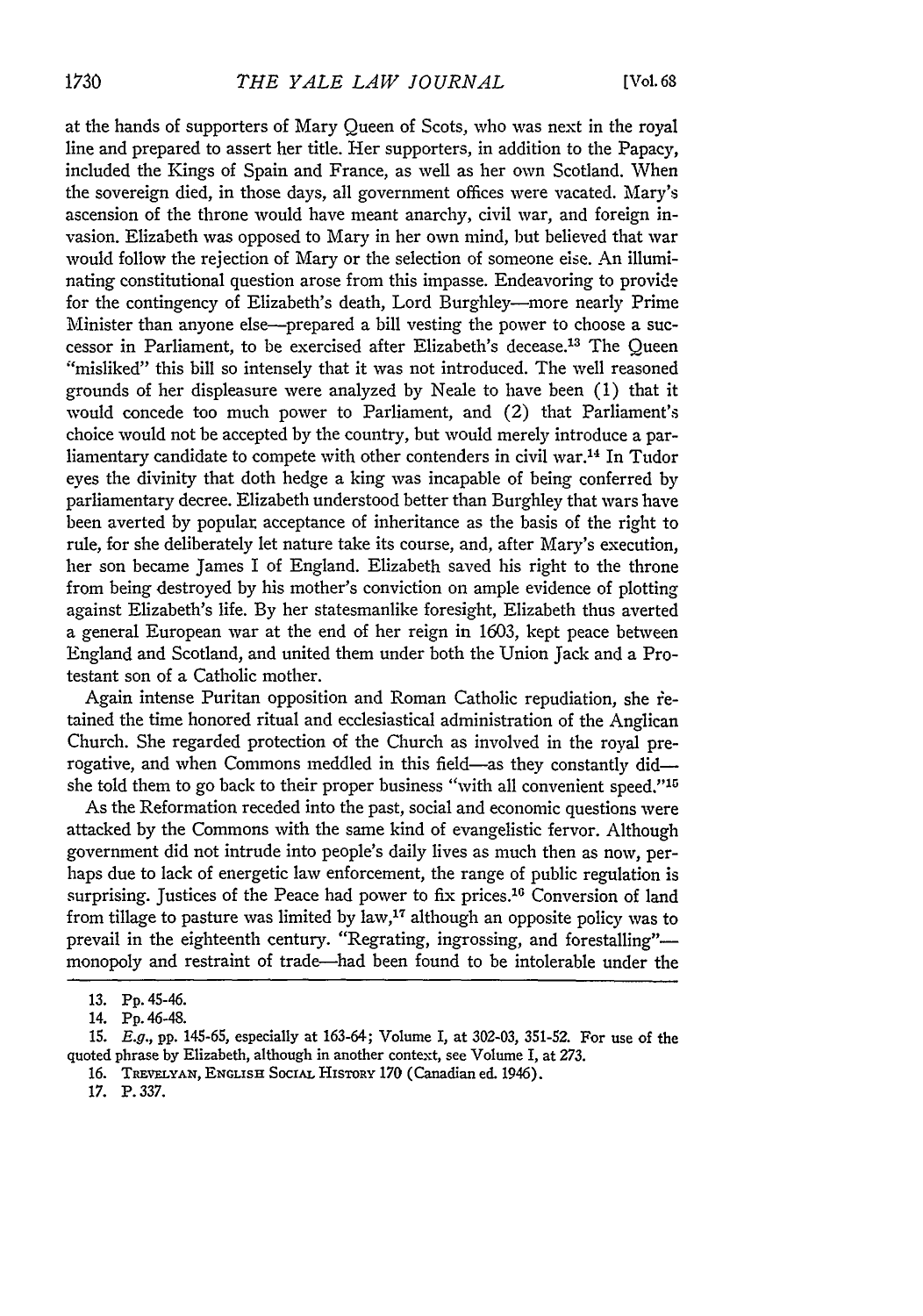manorial system, and were restrained **by** local courts."' **A** modern antitrust prosecution seems a far cry from an attack on the privileged position of a flour mill on a medieval manorial estate, but such is the course of history. Sir Francis Bacon advocated laws to prevent enclosure of arable lands for pasturage of sheep,<sup>19</sup> and Sir Robert Cecil favored legislation to prevent bread from being made too fine or ale too strong-not in the interest of temperance, but believing that, if the quality were diluted, they would be more generally shared (to prevent superfluous consumption).2o Practical Sir Walter Raleigh was opposed to checking the growth of English woolens **by** penalizing the raising of sheep, and apparently thought that these and other industries should be allowed to develop on their merits.21 So did one of his fellow members who said that "men are not to be compelled **by** penalties, but allured **by** profit, to any good exercise."'22 This did not stop Raleigh, or many others, from profiting **by** grants of monopoly from the Queen-in his case covering wines, tin, playing cards, and export of woolen broadcloth.<sup>23</sup>

One had to go to church under penalty of law, $24$  and there was a debate over whether this applied to those who could afford private chapels.<sup>25</sup> Even personal attire was regulated at times, to prevent people from dressing beyond their means or station in life.26 Lord Burghley was instrumental in having Wednesdays decreed to be fish days, to help the fishing industry.<sup>27</sup> Much of this regimentation **was** local, often it was unenforced, and Her Majesty's Government preempted a number of these functions, with the net result of freeing persons and industries from more local inhibitions than the new ones imposed. This process, too, is not unknown in the United States.

In Elizabeth's words, she did not wish to "animate Romanists," nor to "tolerate new-fangledness."<sup>28</sup> She wanted the Anglican Church and the monarchy to remain the way her father **had** left them. She was careful to have the sermon at her coronation preached **by** a married priest,29 but she did not propose to have the realm governed **by** the kind of theocracy which later characterized Salem and Boston in New England. She resisted the drift toward secular sovereignty over the whole lives of the people. She had acceded to a statute for compulsory

- 21. P. 343.
- 22. *Ibid.* (speech of Henry Jackman).
- **23. MAGNUS,** SIR **WALTER RALEIGH 29 (1956).**
- 24. Volume I, at 192.
- 25. Volume I, at 212-13.
- *26.* Volume I, at 354.
- *27.* Pp. 88-91.
- 28. P. 100.
- *29.* Volume I, at 42.

<sup>18.</sup> See. **pp.** 347-48, **353** (bills introduced), **366** (Justices of the Peace berated **for not exercising** this jurisdiction); **2 HOLDSWORTH, HISTORY OF ENGLISH** *LAW* 452, 467-69 **(1936)** ; 4 *id.* at **140,375-76, 386; 8** *id.* at **57-58.**

**<sup>19.</sup>** P. **337-38.**

<sup>20.</sup> P. **350.**